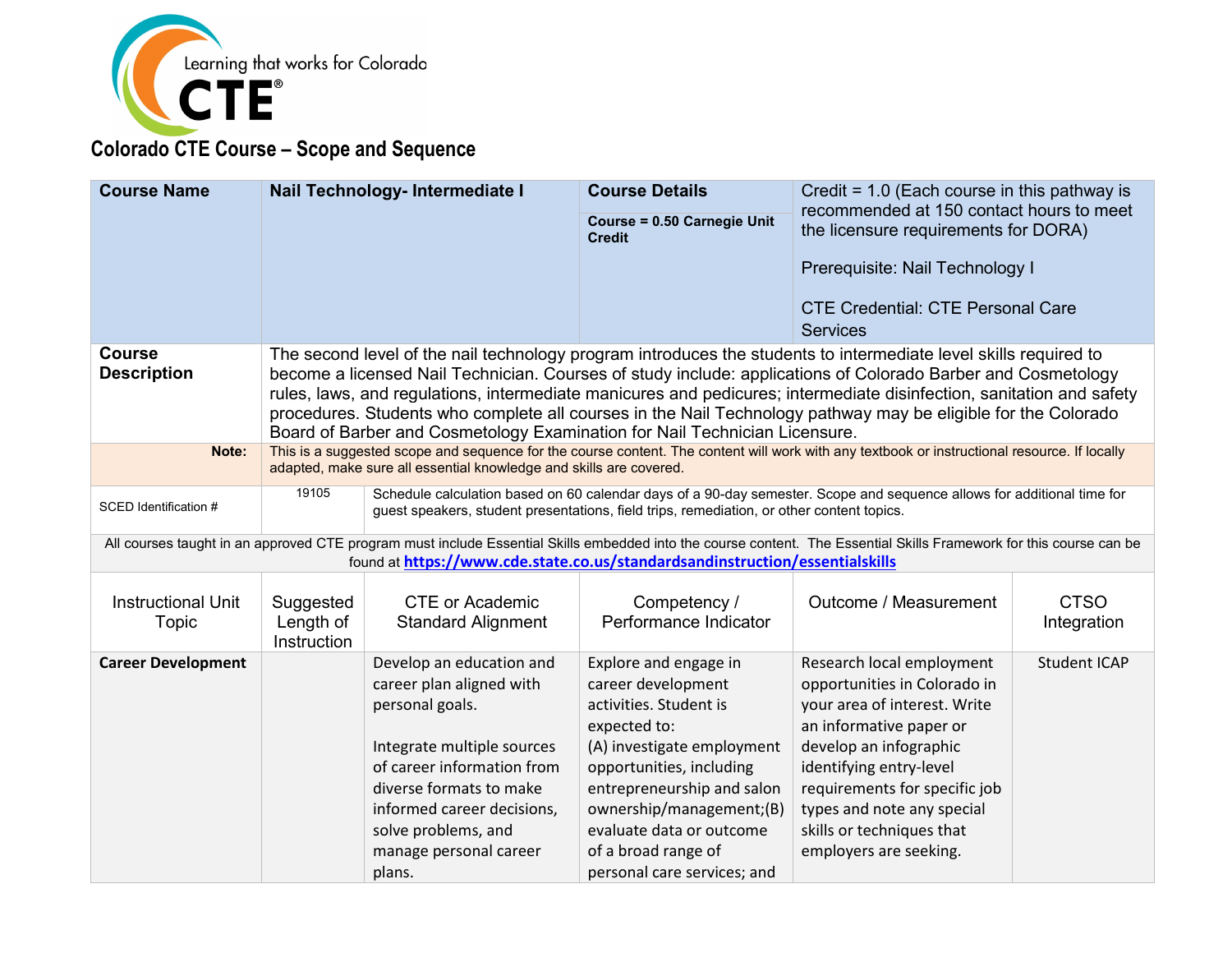

|                                                                                                                                                                                 |                                                                                                                                                                                                                                                                                                                                                                                                                                                                                                        | (C) understand career<br>pathways and training and<br>licensing requirements for<br>cosmetology professionals<br>in Colorado.                                                                                                                                                                                                                                                                                                                                                                                                                                                                                                                                                                                                               |                                                                                                                                                                                                                                                                                                                                                                                                                                                                                                                                                                                                                                                                                                                                                                                                        |  |
|---------------------------------------------------------------------------------------------------------------------------------------------------------------------------------|--------------------------------------------------------------------------------------------------------------------------------------------------------------------------------------------------------------------------------------------------------------------------------------------------------------------------------------------------------------------------------------------------------------------------------------------------------------------------------------------------------|---------------------------------------------------------------------------------------------------------------------------------------------------------------------------------------------------------------------------------------------------------------------------------------------------------------------------------------------------------------------------------------------------------------------------------------------------------------------------------------------------------------------------------------------------------------------------------------------------------------------------------------------------------------------------------------------------------------------------------------------|--------------------------------------------------------------------------------------------------------------------------------------------------------------------------------------------------------------------------------------------------------------------------------------------------------------------------------------------------------------------------------------------------------------------------------------------------------------------------------------------------------------------------------------------------------------------------------------------------------------------------------------------------------------------------------------------------------------------------------------------------------------------------------------------------------|--|
| Safety, Sanitation, and<br><b>Efficient Work Practices</b><br>(These standards may<br>be embedded into the<br>individual practice<br>areas or covered as a<br>stand-alone unit) | Understand and apply<br>safety, sanitation, and<br>efficient work practices for<br>cosmetology professionals.<br>Demonstrate health and<br>safety procedures,<br>regulations, and personal<br>health practices and<br>determine the meaning of<br>symbols, key terms, and<br>domain-specific words and<br>phrases as related to the<br>Beauty Industry workplace<br>environment.<br>Use health and safety<br>practices for storing,<br>cleaning, and maintaining<br>tools, equipment, and<br>supplies. | Careers in cosmetology<br>include all aspects of<br>sterilization and sanitation<br>procedures and personal<br>care services, including hair<br>care, nail care, and skin<br>care. Students will be<br>expected to develop an<br>understanding of the<br>technical knowledge and<br>skills needed for success in<br>the personal care services<br>industry including:<br>(A) Demonstrate the<br>development of procedures<br>of a safe and healthy work<br>environment;<br>(B) Demonstrate safe<br>handling and use of<br>disinfectant products and<br>tools;<br>(C) Explain and/or<br>demonstrate providing all<br>services in a safe<br>environment, taking<br>measures to prevent the<br>spread of infections and<br>contagious disease; | Identify personal and jobsite<br>safety hazards and<br>demonstrate practices for<br>safe and healthy work<br>environments. Accurately<br>read, interpret, and<br>demonstrate adherence to<br>safety rules, including but<br>not limited to rules<br>pertaining to Occupational<br>Safety and Health<br>Administration (OSHA) and<br><b>Environmental Protection</b><br>Agency (EPA) guidelines, and<br>state and national code<br>requirements. Be able to<br>distinguish between rules<br>and explain why certain<br>rules apply.<br>Define and differentiate<br>possible emergencies and<br>emergency procedures.<br>Create a disaster and/or<br>emergency response plan<br>including real-life examples<br>describing principles and<br>practices of infection control<br>and blood-borne pathogens |  |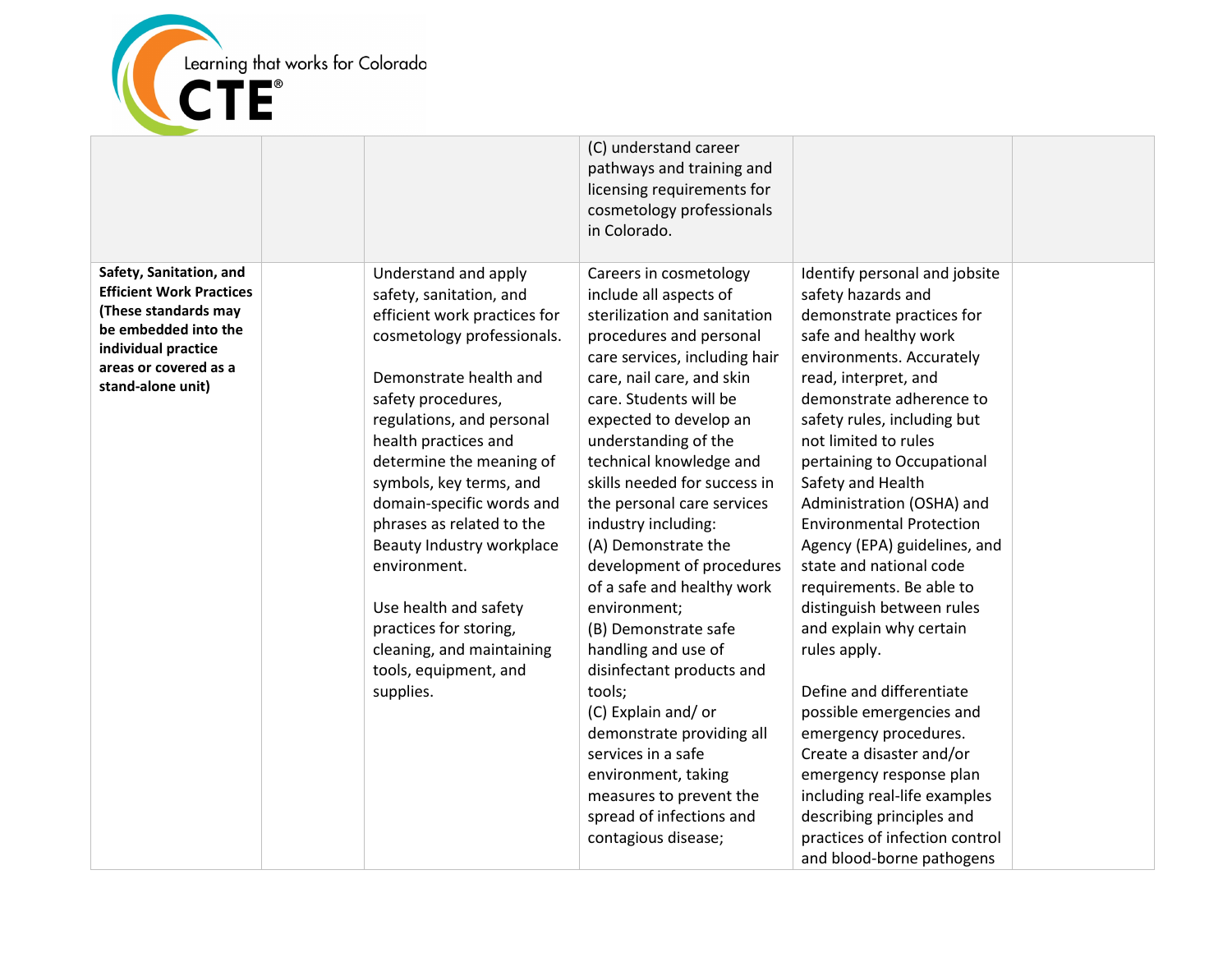

| (D) List the various types<br>and classifications of<br>bacteria;<br>(E) Describe how bacteria<br>grow and reproduce;<br>(F) Describe the relationship<br>of bacteria to the spread of<br>disease;<br>(G) Define common<br>diseases and disorders<br>encountered by<br>cosmetology professionals<br>and provide brief overview<br>of their pathology;<br>(H) Explain and understand<br>the importance of<br>decontamination; and<br>(I) Explain the difference<br>between sanitation,<br>disinfection, and<br>sterilization. | as it applies to EPA, OSHA<br>and Safety Data Sheets<br>(SDS). Identify<br>decontamination procedures<br>to ensure the safety of the<br>client and/or peers in the<br>classroom and laboratory.<br>Apply work-emergency<br>teamwork procedures and<br>social skills in following the<br>rules for professional ethics<br>and demonstrate a cultural<br>awareness of hygiene and<br>socialized differences by<br>using active listening skills.<br>Demonstrate proper set-up<br>and operation of equipment<br>and utilization of materials<br>by mixing chemicals in<br>appropriate proportions<br>according to manufacturer's<br>instructions. Clean and<br>maintain implements by<br>using appropriately mixed<br>chemicals and following the<br>procedures for<br>decontamination of tools.<br>Identify appropriate<br>chemicals and perform<br>disinfecting procedures. |
|------------------------------------------------------------------------------------------------------------------------------------------------------------------------------------------------------------------------------------------------------------------------------------------------------------------------------------------------------------------------------------------------------------------------------------------------------------------------------------------------------------------------------|----------------------------------------------------------------------------------------------------------------------------------------------------------------------------------------------------------------------------------------------------------------------------------------------------------------------------------------------------------------------------------------------------------------------------------------------------------------------------------------------------------------------------------------------------------------------------------------------------------------------------------------------------------------------------------------------------------------------------------------------------------------------------------------------------------------------------------------------------------------------------|
|                                                                                                                                                                                                                                                                                                                                                                                                                                                                                                                              |                                                                                                                                                                                                                                                                                                                                                                                                                                                                                                                                                                                                                                                                                                                                                                                                                                                                            |
|                                                                                                                                                                                                                                                                                                                                                                                                                                                                                                                              | Describe, observe, identify,<br>and analyze the functions,<br>structures, and diseases, and                                                                                                                                                                                                                                                                                                                                                                                                                                                                                                                                                                                                                                                                                                                                                                                |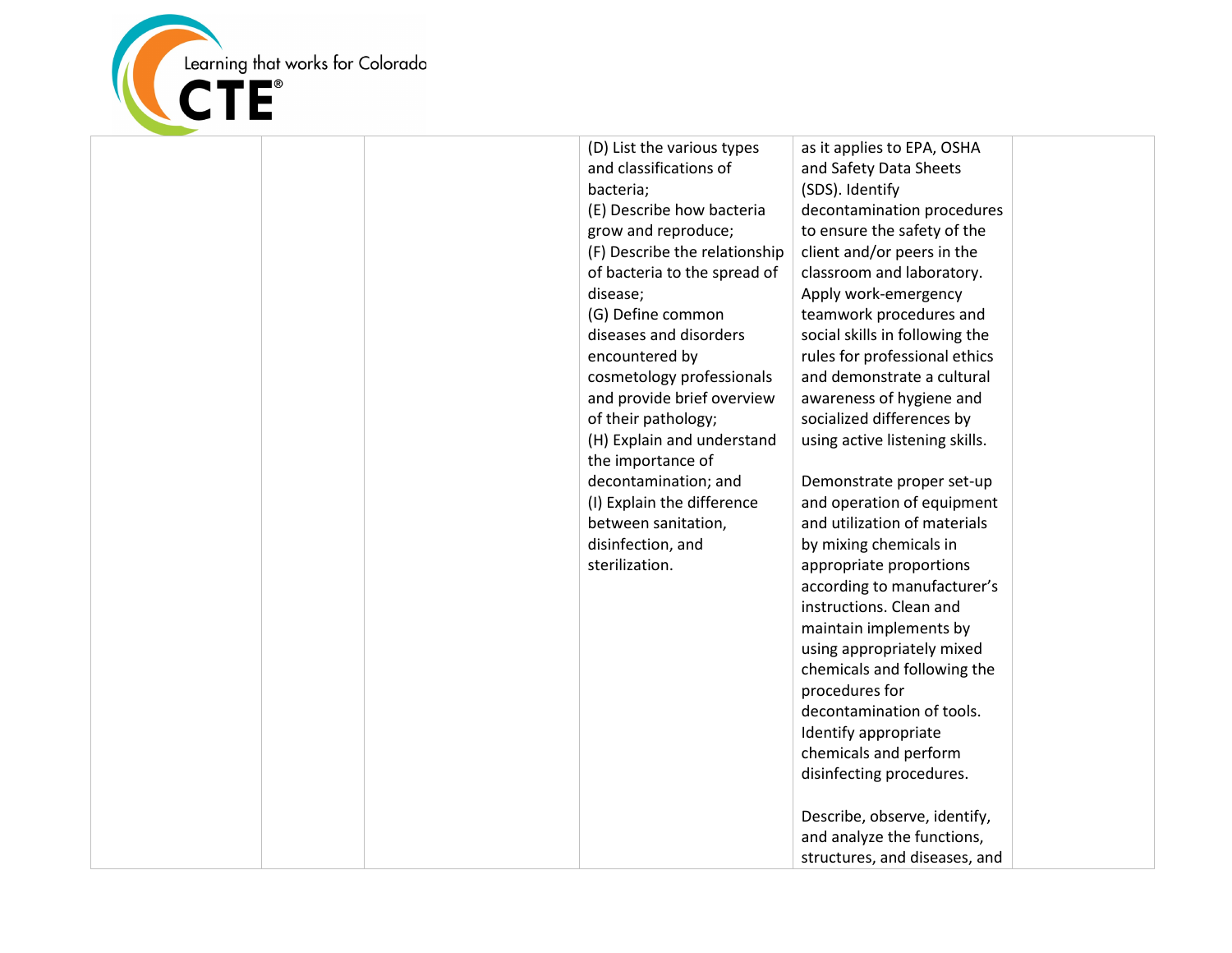

|                                                                  |                                                                                                                                                                 |                                                                                                                                                                                          | disorders of skin and nails.<br>Demonstrate and<br>communicate to the client<br>the proper care of skin and<br>nails through cleanliness,<br>nutrition, and healthful<br>living.<br>Compile, practice, and<br>critique procedures for<br>maintaining a safe and<br>sanitary environment for<br>clients present in a<br>cosmetology facility. Cite<br>information for the<br>Occupational Safety and<br><b>Health Administration</b><br>(OSHA) to identify<br>precautionary guidelines to<br>prevent illness,<br>communicable diseases and<br>injuries. Incorporate safety<br>procedures and complete a<br>safety test with 100 percent<br>accuracy; include exam in<br>course portfolio. |  |
|------------------------------------------------------------------|-----------------------------------------------------------------------------------------------------------------------------------------------------------------|------------------------------------------------------------------------------------------------------------------------------------------------------------------------------------------|------------------------------------------------------------------------------------------------------------------------------------------------------------------------------------------------------------------------------------------------------------------------------------------------------------------------------------------------------------------------------------------------------------------------------------------------------------------------------------------------------------------------------------------------------------------------------------------------------------------------------------------------------------------------------------------|--|
| <b>Applied Academic</b><br><b>Foundations for</b><br>Cosmetology | Understand and apply<br>scientific principles of<br>human anatomy,<br>physiology, and chemistry<br>to cosmetology services<br>performed by nail<br>technicians. | The student applies<br>academic skills to the field<br>of nail technology. The<br>student is expected to:<br>(A) demonstrate<br>understanding of anatomy<br>and physiology as it applies | Summarize the different<br>functions, structures, and<br>diseases and disorders of<br>skin and nails, citing your<br>sources. Write a script and<br>create a video or public<br>service announcement<br>explaining how to properly                                                                                                                                                                                                                                                                                                                                                                                                                                                       |  |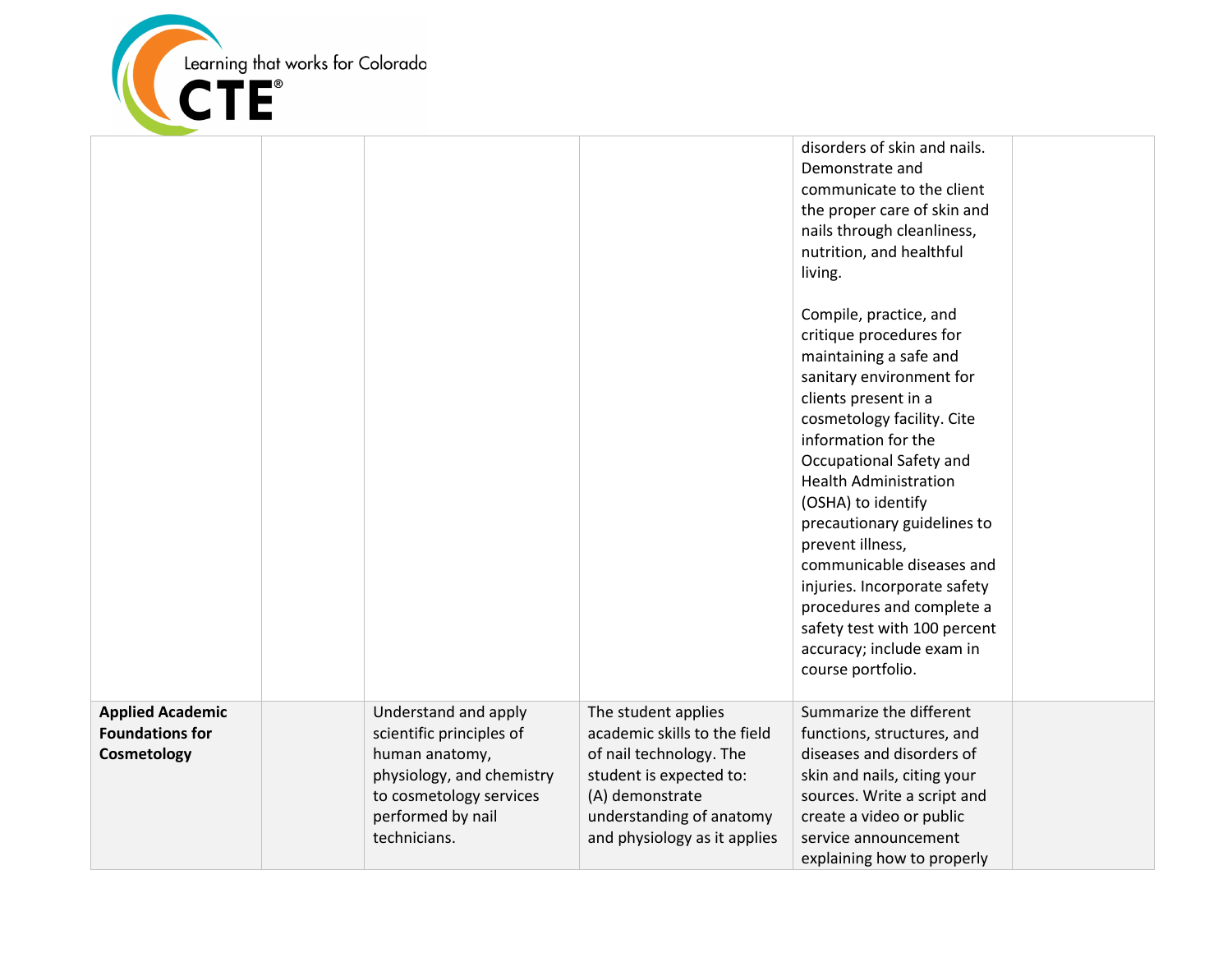

| Analyze and apply          | to the nail technology        | care for skin, and nails                                       |  |
|----------------------------|-------------------------------|----------------------------------------------------------------|--|
| appropriate academic       | profession;                   | through cleanliness,                                           |  |
| standards required for     | (B) differentiate body        | nutrition, and healthful                                       |  |
| successful industry sector | tissue, body systems, and     | living. Include correct                                        |  |
| pathway completion leading | their functions;              | demonstration of your                                          |  |
| to postsecondary education | (C) compare the structure,    | procedures as it applies to                                    |  |
| and employment.            | composition, and growth of    | safety or diagnosis of the                                     |  |
|                            | skin and nails;               | clients in the video or public                                 |  |
|                            | (D) apply the principles of   | service announcement.                                          |  |
|                            | organic and inorganic         |                                                                |  |
|                            | chemistry;                    | Nail Structure and Function                                    |  |
|                            | (E) construct solutions,      | Considerations:                                                |  |
|                            | suspensions, and emulsions    | Evaluate concepts related to                                   |  |
|                            | that may be used during       | the advanced artificial nail                                   |  |
|                            | nail technology services;     | techniques to demonstrate                                      |  |
|                            | (F) apply an understanding    | the following while adhering                                   |  |
|                            | of pH and the pH scale to     | to all manufacturer's                                          |  |
|                            | nail technology services;     | directions and safety                                          |  |
|                            | (G) distinguish between the   | procedures:                                                    |  |
|                            | principles and practices of   | a. Correctly apply artificial                                  |  |
|                            | infection control, including  |                                                                |  |
|                            | bacterial disorders and       | material, acrylic and gels, to<br>the free edge of the natural |  |
|                            |                               |                                                                |  |
|                            | diseases and viruses; and     | nail and or to the full natural                                |  |
|                            | (H) understand the nature     | nail. Recognize and                                            |  |
|                            | of electricity by defining    | demonstrate understanding                                      |  |
|                            | types of electric current and | of diseases and disorders of                                   |  |
|                            | the electric modalities used  | the nail as well as the                                        |  |
|                            | in cosmetology.               | relationship to size for                                       |  |
|                            |                               | molding the artificial nail                                    |  |
|                            |                               | into a natural looking nail.                                   |  |
|                            |                               | b. Demonstrate                                                 |  |
|                            |                               | comprehension of acetone                                       |  |
|                            |                               | product reactions to the skin                                  |  |
|                            |                               | and nails by removing the                                      |  |
|                            |                               | artificial material from the                                   |  |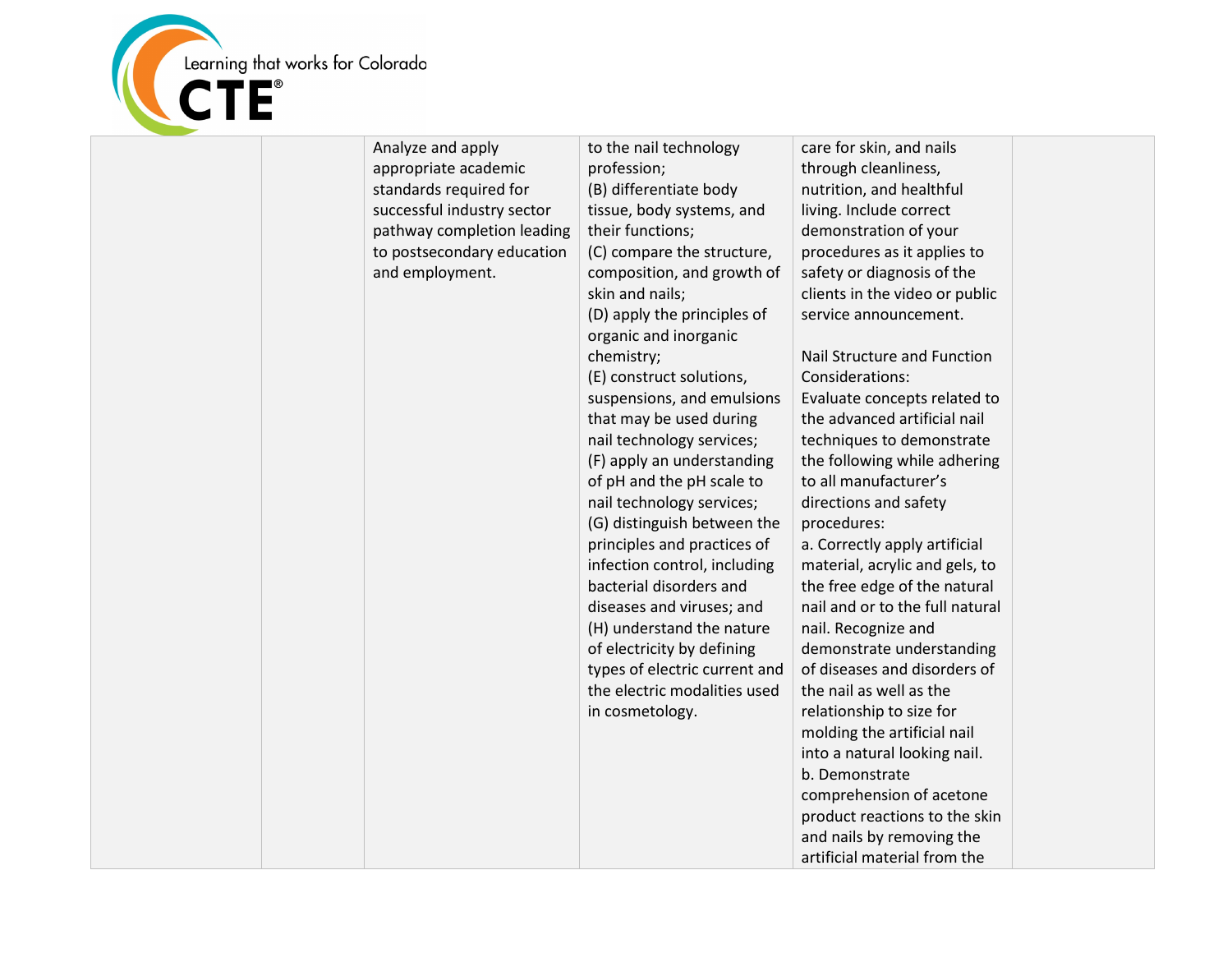

natural nail plate without damage to the natural nail. c. Apply knowledge of the chemical reactions of products to the skin and nails, correctly demonstrate the ability to properly polish the nail with a base, color and topcoat to make a smooth even shade to the nail, relying on consultation with client. Demonstrate ability to create an artful scene on a minute surface. d. Exhibit awareness of nail diseases and disorders by providing client with the proper information regarding safe nail maintenance.

Differentiate between the chemicals involved in services exploring how each service affects the structure of the nail or skin. Write an essay explaining the importance of potential hydrogen (pH) in services, include distinguishing factors between sulfur, hydrogen, and disulfide bonds.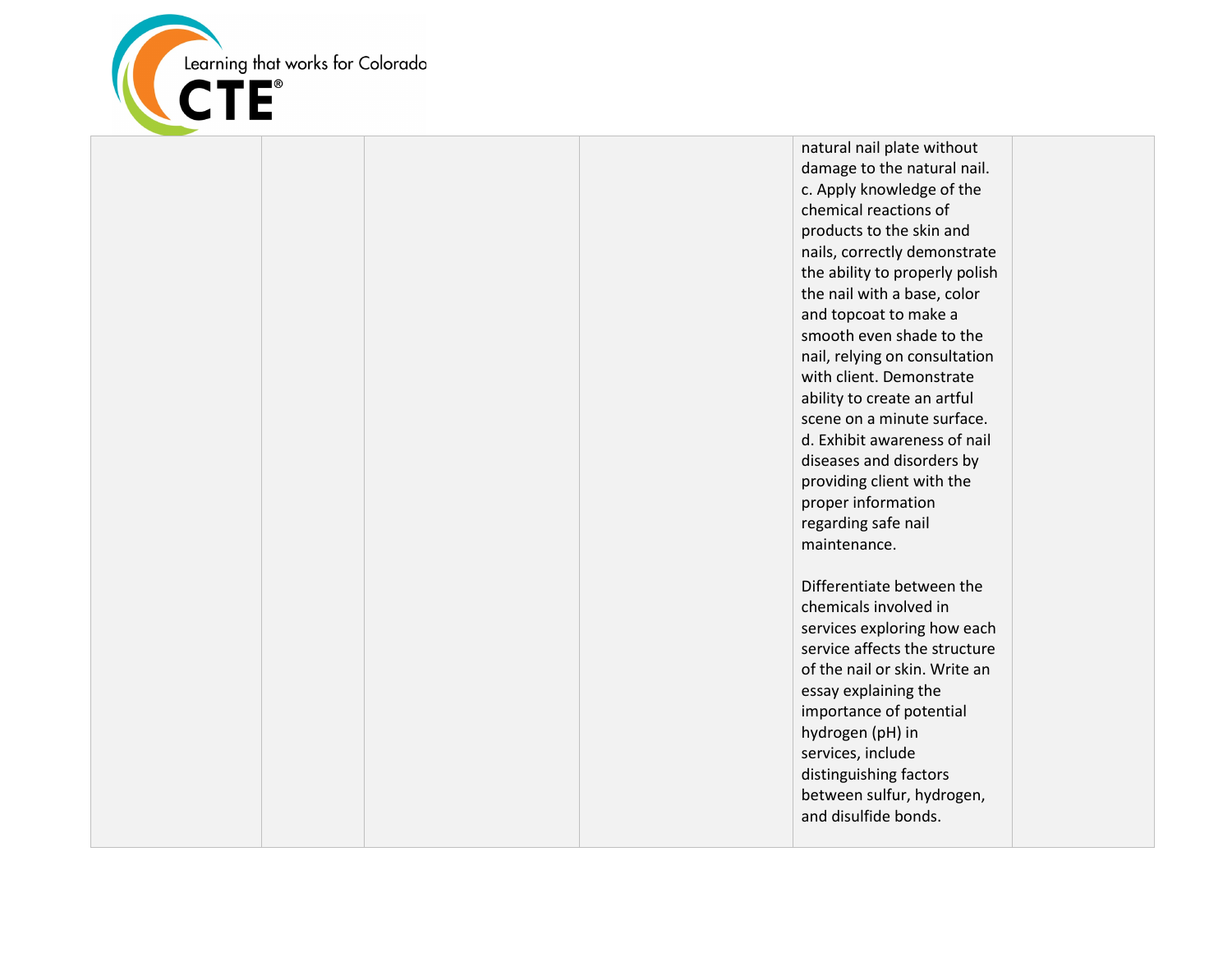

|                             |                                                            |                                                           | Recall and indicate nail<br>characteristics; discuss the<br>importance of evaluating<br>how products affect the nails<br>and how to select the best<br>choices for clients. |                     |
|-----------------------------|------------------------------------------------------------|-----------------------------------------------------------|-----------------------------------------------------------------------------------------------------------------------------------------------------------------------------|---------------------|
| <b>Personal and</b>         | Demonstrate effective oral                                 | The student demonstrates                                  | SkillsUSA Career Essentials                                                                                                                                                 | SkillsUSA           |
| <b>Employability Skills</b> | and written communication                                  | professional                                              | may be used as an                                                                                                                                                           | Leadership          |
| for Client Services         | skills with diverse<br>individuals, including              | standards/employability<br>skills as required by          | assessment for these<br>standards.                                                                                                                                          | Contests            |
|                             | coworkers, management,                                     | business and industry. The                                |                                                                                                                                                                             | SkillsUSA 4 Pillars |
|                             | and customers.                                             | student is expected to:                                   | Describe the need for                                                                                                                                                       |                     |
|                             | Understand and apply                                       | (A) demonstrate                                           | personal ethics by                                                                                                                                                          | SkillsUSA Career    |
|                             | knowledge of business and                                  | professionalism in how to                                 | cosmetologists. Collect                                                                                                                                                     | Essentials          |
|                             | employability skills required                              | dress appropriately, speak                                | Codes of Ethics from various                                                                                                                                                |                     |
|                             | of cosmetology                                             | politely, and conduct                                     | cosmetology-related                                                                                                                                                         |                     |
|                             | professionals.                                             | oneself in a manner                                       | professional organizations                                                                                                                                                  |                     |
|                             | Acquire and accurately use                                 | appropriate for the                                       | and examine areas of                                                                                                                                                        |                     |
|                             | beauty industry terminology<br>and protocols at the career | profession and work site;<br>(B) employ the ability to be | commonality. Debate the<br>significance of including                                                                                                                        |                     |
|                             | and college readiness level                                | trustworthy by complying                                  | standards in these areas.                                                                                                                                                   |                     |
|                             | for communicating                                          | with an ethical course of                                 | Synthesize principles from                                                                                                                                                  |                     |
|                             | effectively in oral, written,                              | action;                                                   | the codes investigated to                                                                                                                                                   |                     |
|                             | and multimedia formats.                                    | (C) use conflict-                                         | create a personal code of                                                                                                                                                   |                     |
|                             |                                                            | management skills to avoid                                | ethics. Clearly define how                                                                                                                                                  |                     |
|                             |                                                            | potential or perceived                                    | the code of ethics relates to                                                                                                                                               |                     |
|                             |                                                            | conflict;                                                 | the culture of a salon and to                                                                                                                                               |                     |
|                             |                                                            | (D) demonstrate effective                                 | retaining clients. Explore                                                                                                                                                  |                     |
|                             |                                                            | oral and written                                          | different salon cultures                                                                                                                                                    |                     |
|                             |                                                            | communication skills with                                 | possible within the                                                                                                                                                         |                     |
|                             |                                                            | diverse individuals,                                      | cosmetology industry.                                                                                                                                                       |                     |
|                             |                                                            | including coworkers,                                      | Research and demonstrate                                                                                                                                                    |                     |
|                             |                                                            | management, and<br>customers;                             | proper consultation of                                                                                                                                                      |                     |
|                             |                                                            |                                                           |                                                                                                                                                                             |                     |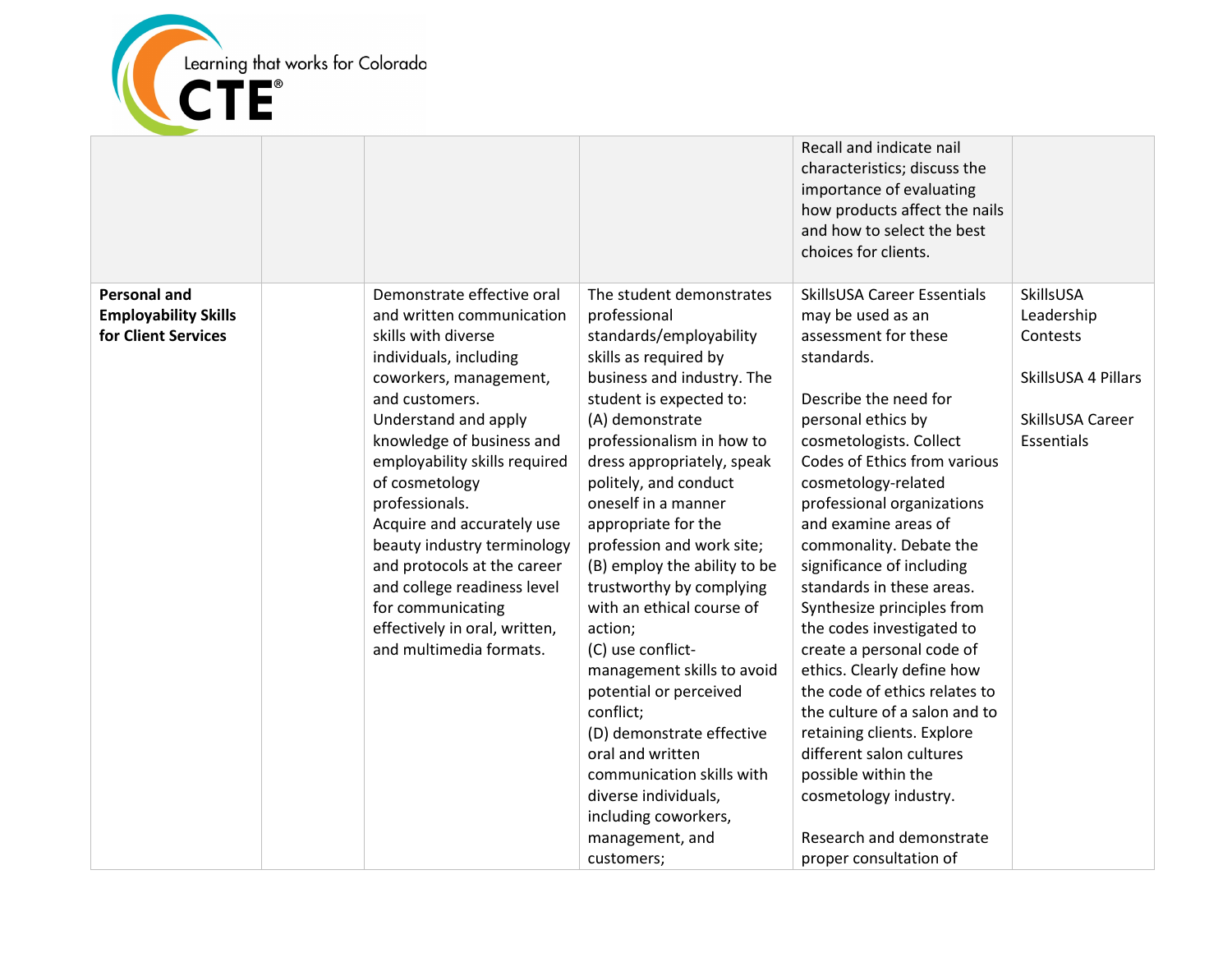

|                        |                                                                                                                                                                                                               | (E) develop skill in handling<br>multiple tasks<br>simultaneously such as<br>prioritizing tasks, managing<br>workflow under pressure,<br>and completing work-<br>related activities in a timely<br>manner;<br>(F) exercise personal<br>ownership over the<br>quantity and quality of<br>individual performance and<br>team assignment; and<br>(G) employ leadership skills<br>within a classroom or<br>community setting to<br>maintain positive<br>relationships. | clients. Practice effective<br>verbal, nonverbal, written,<br>and electronic<br>communication skills for<br>working with clients while<br>demonstrating the ability to:<br>empathize, motivate, listen<br>attentively, speak<br>courteously and respectfully,<br>defuse client's anger or<br>skepticism, resolve<br>conflicting interests, and<br>respond to client objections<br>or complaints to the client's<br>satisfaction. Using<br>simulations, practice<br>problematic clients and<br>consultations using laws as<br>reasoning. |                                     |
|------------------------|---------------------------------------------------------------------------------------------------------------------------------------------------------------------------------------------------------------|--------------------------------------------------------------------------------------------------------------------------------------------------------------------------------------------------------------------------------------------------------------------------------------------------------------------------------------------------------------------------------------------------------------------------------------------------------------------|-----------------------------------------------------------------------------------------------------------------------------------------------------------------------------------------------------------------------------------------------------------------------------------------------------------------------------------------------------------------------------------------------------------------------------------------------------------------------------------------------------------------------------------------|-------------------------------------|
| <b>Client Services</b> | Demonstrate knowledge of<br>practical cosmetology<br>industry skills such as<br>manicuring and pedicuring.<br>Understand and apply tools<br>and techniques for basic<br>cosmetology nail-related<br>services. | The student demonstrates<br>an understanding in the use<br>of tools, equipment,<br>technologies, and materials<br>used in cosmetology. The<br>student is expected to:<br>(A) employ safe and<br>effective use of tools to<br>enhance client services;<br>(B) use ergonomically<br>designed equipment to<br>promote professional<br>efficiency;<br>(C) use available technology<br>sources effective in a                                                           | Apply concepts related to<br>nail procedures services:<br>Research and create an<br>informational artifact (e.g.,<br>brochure, poster, fact sheet,<br>narrative, or presentation)<br>explaining safety and<br>sanitary procedures for nails<br>in manicures and pedicures<br>as it applies to advanced<br>techniques, cite your<br>sources. Apply nail wraps<br>using proper techniques and<br>safety and sanitary<br>procedures.                                                                                                       | SkillsUSA<br>Contests:<br>Nail Care |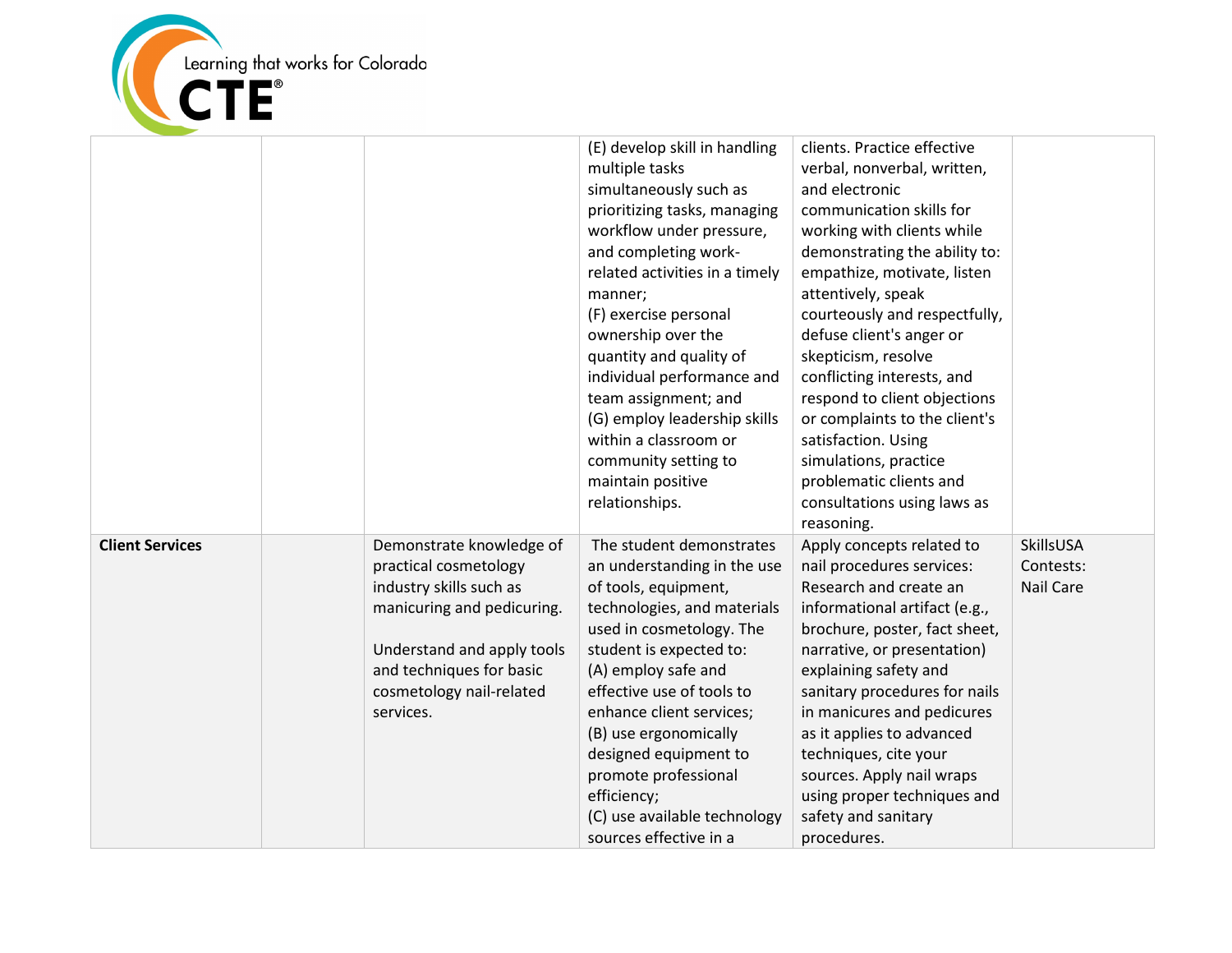

professional salon setting; and (D) apply universal precautions in disposal of hazardous materials. The student applies the academic knowledge and practical skills to simulated and actual work situations. The student is expected to: (A) apply client consultation skills to guide individuals in recognizing concerns and making informed decisions; (B) document client satisfaction, procedures, and products to facilitate ease of consultation in future appointments; (C) locate and compare vendors to maximize benefits for personal care clients, businesses, or organizations; (D) demonstrate process steps of basic manicure and pedicure; (E) perform basic manicure as required for the state practical exam; and (F) perform an acrylic nail application service as required for the state practical exam.

Write a narrative analyzing the correct removal application for each nail service or pedicure service technique. Demonstrate proper removal of all materials. Using correct techniques to apply nail tips including all sanitary and safety procedures and chemical processes.

Draw on cosmetology texts and other technical documents to compare and contrast types of nail technology implements. Create a written report or visual depiction outlining the implements' characteristics and properties of each type. Describe the costs and other factors that influence the decision to use each type of implement. Discuss the importance of high-quality professional implements, proper fit, and maintenance that is required of each.

Research various texts and form a hypothesis explaining why clients choose to use nail services and how a cosmetologist can influence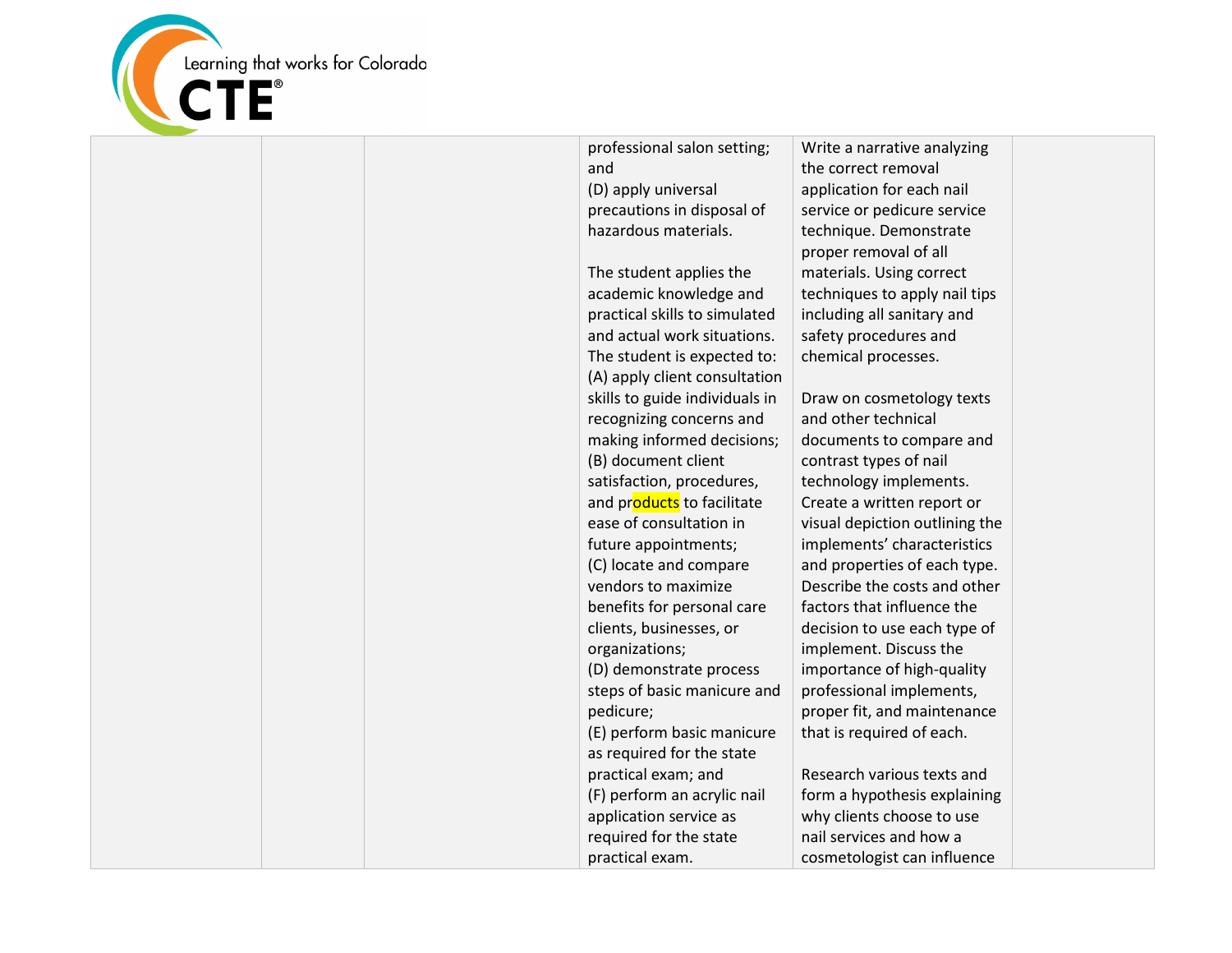

|                                                                                                                                |                                                                                                                                                                                                                                                                                                                                                                                                                                                  |                                                                                                                                                                                                                                                                                                                                                                                                                                                                                                                                                                    | a client's decision. Also<br>include a theory on which<br>services are the most<br>lucrative and repetitive<br>services in salons.<br>Research and develop a<br>logical explanation of the<br>importance of learning what<br>specific chemical ingredients<br>are in nail technology<br>products and how they<br>work.                                                                                                                                                                                                                                                                                        |  |
|--------------------------------------------------------------------------------------------------------------------------------|--------------------------------------------------------------------------------------------------------------------------------------------------------------------------------------------------------------------------------------------------------------------------------------------------------------------------------------------------------------------------------------------------------------------------------------------------|--------------------------------------------------------------------------------------------------------------------------------------------------------------------------------------------------------------------------------------------------------------------------------------------------------------------------------------------------------------------------------------------------------------------------------------------------------------------------------------------------------------------------------------------------------------------|---------------------------------------------------------------------------------------------------------------------------------------------------------------------------------------------------------------------------------------------------------------------------------------------------------------------------------------------------------------------------------------------------------------------------------------------------------------------------------------------------------------------------------------------------------------------------------------------------------------|--|
| Laws, Rules, and<br><b>Regulations (This</b><br>section may be<br>taught in any of the<br>courses in the<br>pathway sequence.) | Understand the laws, rules,<br>and regulations established<br>by Colorado State Statute<br>and the Colorado<br>Department of Regulatory<br>Agencies pertaining to<br>cosmetology professions.<br>Practice professional,<br>ethical, and legal behavior,<br>responding thoughtfully to<br>diverse perspectives and<br>resolving contradictions<br>when possible, consistent<br>with applicable laws,<br>regulations, and<br>organizational norms. | The student demonstrates<br>knowledge of rules and<br>regulations established by<br>the Colorado Department<br>of Regulatory Agencies<br>(DORA) Office of Barber and<br>Cosmetology. The student is<br>expected to:<br>(A) apply health and safety<br>policies and procedures;<br>(B) recognize risks and<br>potentially hazardous<br>situations in compliance<br>with the state rules and<br>regulations;<br>(C) comply with all<br>applicable rules, laws, and<br>regulations;<br>(D) navigate the DORA<br>website for exam eligibility,<br>exam procedures, and | Research and summarize in a<br>clear and coherent narrative<br>the legislative and electoral<br>processes of state<br>governments as it relates to<br>cosmetology actions using<br>public documents,<br>textbooks, or government<br>websites. Identify your role<br>as well as the role of public<br>agencies in supporting<br>elected officials to meet<br>goals and objectives, and in<br>endorsing approved<br>legislation or participating in<br>the public rule-making<br>process.<br>Gather research and analyze<br>information from the<br>Colorado Department of<br><b>Regulatory Agencies (DORA)</b> |  |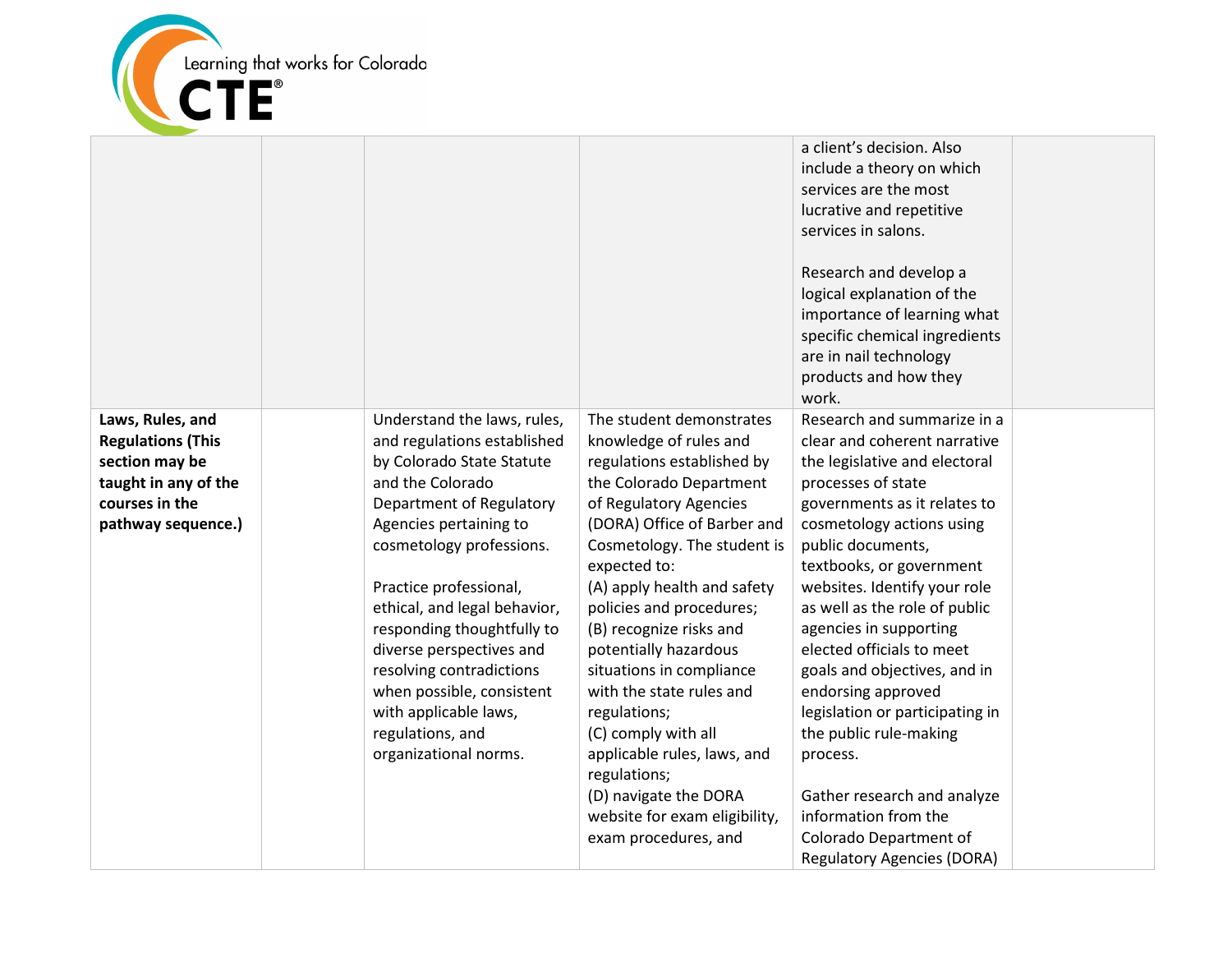

| other information related<br>to licensing;<br>(E) identify licensure and<br>renewal requirements of<br>the licensee or licensed<br>cosmetology establishment<br>or school; and<br>(F) explain the importance<br>of personal integrity,<br>confidentiality, and ethical<br>behavior in the workplace. | Office of Barber and<br>Cosmetology Licensure.<br>Generate a visual<br>representation (e.g., chart,<br>diagram, brochure, etc.) to<br>illustrate important<br>connections to the<br>following:<br>a. Sanitation, disinfection,<br>and safety laws: cleaning<br>and disinfecting of<br>implements and equipment,<br>cleaning and disinfecting<br>work environment, and<br>sanitary procedures and<br>pathogens<br>b. Licensing, certification,<br>and industry credentialing<br>requirements<br>c. Legal responsibilities,<br>behaviors, and<br>practices/procedures<br>(ethical vs. unethical, legal<br>vs. illegal)<br>Assemble a list of<br>professional and governing<br>organizations that provide<br>professional development<br>for cosmetologists in<br>Colorado. In a written<br>narrative, describe the<br>benefits of ongoing<br>professional development<br>including the state |  |
|------------------------------------------------------------------------------------------------------------------------------------------------------------------------------------------------------------------------------------------------------------------------------------------------------|--------------------------------------------------------------------------------------------------------------------------------------------------------------------------------------------------------------------------------------------------------------------------------------------------------------------------------------------------------------------------------------------------------------------------------------------------------------------------------------------------------------------------------------------------------------------------------------------------------------------------------------------------------------------------------------------------------------------------------------------------------------------------------------------------------------------------------------------------------------------------------------------|--|